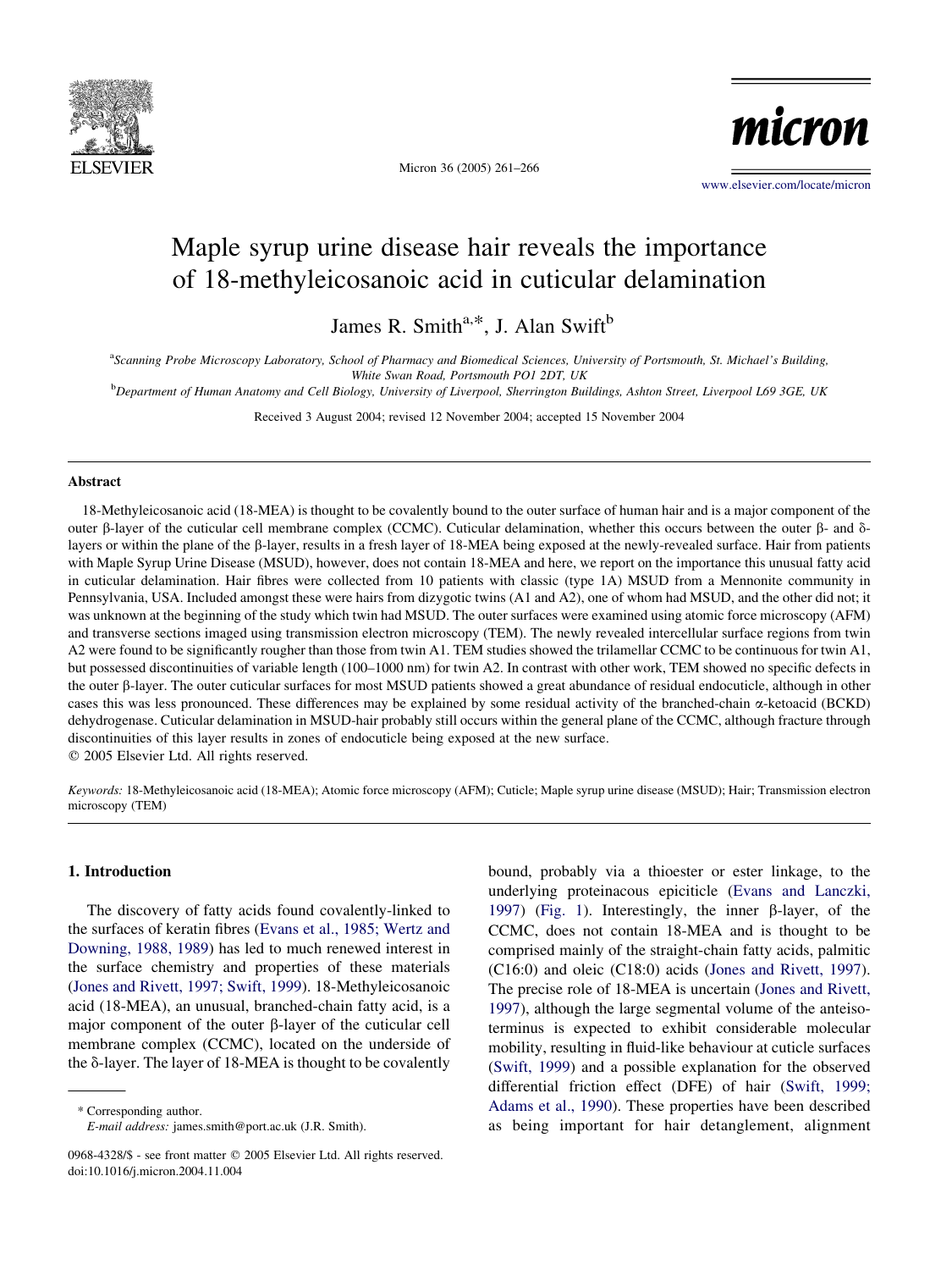<span id="page-1-0"></span>

Fig. 1. Schematic diagram of the lamellar sub-structure of the human hair cuticle. (Reproduced with permission [\(Swift and Smith, 2001](#page-5-0))).

and rejection of scalp detritus [\(Martin, 1944](#page-5-0)) and are of obvious commercial importance to the hair toiletries industry.

Whether the  $\beta$ -layer is of single lipid layer thickness or is present as a lipid bilayer ([Swift and Holmes, 1965](#page-5-0)) is uncertain. Either (a) there is only one layer of lipid covalently attached to the adjacent cell with it is outer region abutting the  $\delta$ -layer, or (b) there are two layers of intercalated lipid with one layer covalently attached to the adjacent cell and the other (covalently) attached to the d-layer. A weak point for cuticular delamination is therefore expected at the CCMC, either at the interface between the outer  $\beta$ - and  $\delta$ -layers (single lipid model) or within the outer b-layer (lipid bilayer model). Regardless of the cleavage pathway, 18-MEA provides at least one side of the fracture plane and it is this fatty acid that will be exposed at the newly revealed fibre surface.

The absence of 18-MEA from hairs of patients with Maple Syrup Urine Disease (MSUD) provides an interesting route to investigate the importance of this anteiso, branchedchain fatty acid ([Jones et al., 1996](#page-5-0)). MSUD, first described by Menkes et al. in 1954 [\(Menkes et al., 1954\)](#page-5-0), is an inherited metabolic and progressive neurological degenerative disorder where decarboxylation of branched-chain  $\alpha$ ketoacids derived from leucine, isoleucine and valine is blocked ([Dancis et al., 1960](#page-5-0)). The accumulation of these branched chain fatty acids to toxic levels will result if not controlled through special dietary arrangement [\(Chuang,](#page-5-0) [1998\)](#page-5-0). MSUD is caused through various mutations that can occur in the  $E1\alpha$ ,  $E1\beta$ ,  $E2$  and  $E3$  loci of the mitochondrial branched-chain a-ketoacid (BCKD) dehydrogenase complex ([Chuang, 1998\)](#page-5-0). The disorder has five distinct phenotypes ([Chuang and Shih, 1995\)](#page-5-0), of which the classic type, first described by Menkes ([Menkes et al., 1954](#page-5-0)), is the most severe with the lowest residual activity of 0–2% of normal [\(Chuang, 1998](#page-5-0)). Higher residual activities, 3–30%,

are found for the milder intermediate and intermittent types of the disorder [\(Dancis et al., 1972\)](#page-5-0).

Although MSUD is a rare autosomal disease (1 in 185 000) [\(Silao et al., 2004](#page-5-0)), in the Mennonite communities of Pennsylvania, USA, the occurrence is 1 in 176 of live consanguineous births [\(DiGeorge et al., 1982; Fisher et al.,](#page-5-0) [1991; Matsuda et al., 1990\)](#page-5-0). Mennonite MSUD is of the classic type (type 1A), where a specific mutation, a Y393N substitution, occurs in the  $E1\alpha$  loci causing degradation of the E1 $\beta$  subunit [\(Fisher et al., 1991; Matsuda et al., 1990](#page-5-0)).

Mutations in the BCKD enzyme result in the inability of 18-MEA to be biosynthesised from its precursor, isoleucine ([Jones et al., 1996\)](#page-5-0). In MSUD hair, 18-MEA is replaced by straight-chain fatty acids, such as n-eicosanoic acid (15–19%) [\(Jones et al., 1996](#page-5-0)). High-resolution transmission electron microscopy (TEM) studies of transverse-sections of hair obtained from MSUD patients have show a structural defect in the outer  $\beta$ -layer that have led to the conclusion 18-MEA was closely associated with this layer [\(Jones et al.,](#page-5-0) [1996\)](#page-5-0).

In this study, hair fibres were collected from 10 patients with classic (type 1A) MSUD from a Mennonite community in Pennsylvania, USA. The outer surfaces were examined using atomic force microscopy (AFM) [\(Smith, 1998; Smith](#page-5-0) [and Swift, 2002; Swift and Smith, 2000, 2001](#page-5-0)) and transverse sections imaged using TEM to investigate the importance of 18-MEA in cuticular delamination.

## 2. Experimental

Small tresses of scalp hairs from 10 classic-MSUD patients (neonates and adults) were obtained from the Clinic For Special Children, Strasburg, PA, USA. Included among these were hairs from dizygotic twins (A1 and A2) where one twin had MSUD and the other did not. Not until the completion of the work was it revealed which twin had MSUD. Ten hairs from each of the 10 subjects were placed in an aqueous solution of sodium dodecylsulphate (1%) and agitated in an ultrasonic bath for 2 min, rinsed extensively with double-distilled water and dried in a gentle stream of nitrogen. This procedure in known to be very effective in removing detritus from hair surfaces [\(Swift, 1991](#page-5-0)).

For TEM studies, hairs from the dizygotic twins (A1 and A2) were embedded without pre-treatment in size 0 gelatin capsules using Spurr's resin [\(Spurr, 1969\)](#page-5-0). Transverse sections of ca. 60 nm thickness were cut on a diamond knife using a Reichert-Jung 'Ultracut' ultramicrotome and collected on 400-mesh gold electron microscope grids previously coated with a thin collodion supporting membrane. The grids were stained by immersing for 2 h at room temperature in a saturated solution of phosphotungstic acid (PTA) in 50% ethanol. These were rinsed for 5 s in 50% ethanol and then rapidly drained to dryness on the edge of a filter paper. The grids were examined in a ZEISS EM109 transmission electron microscope operated at 50 keV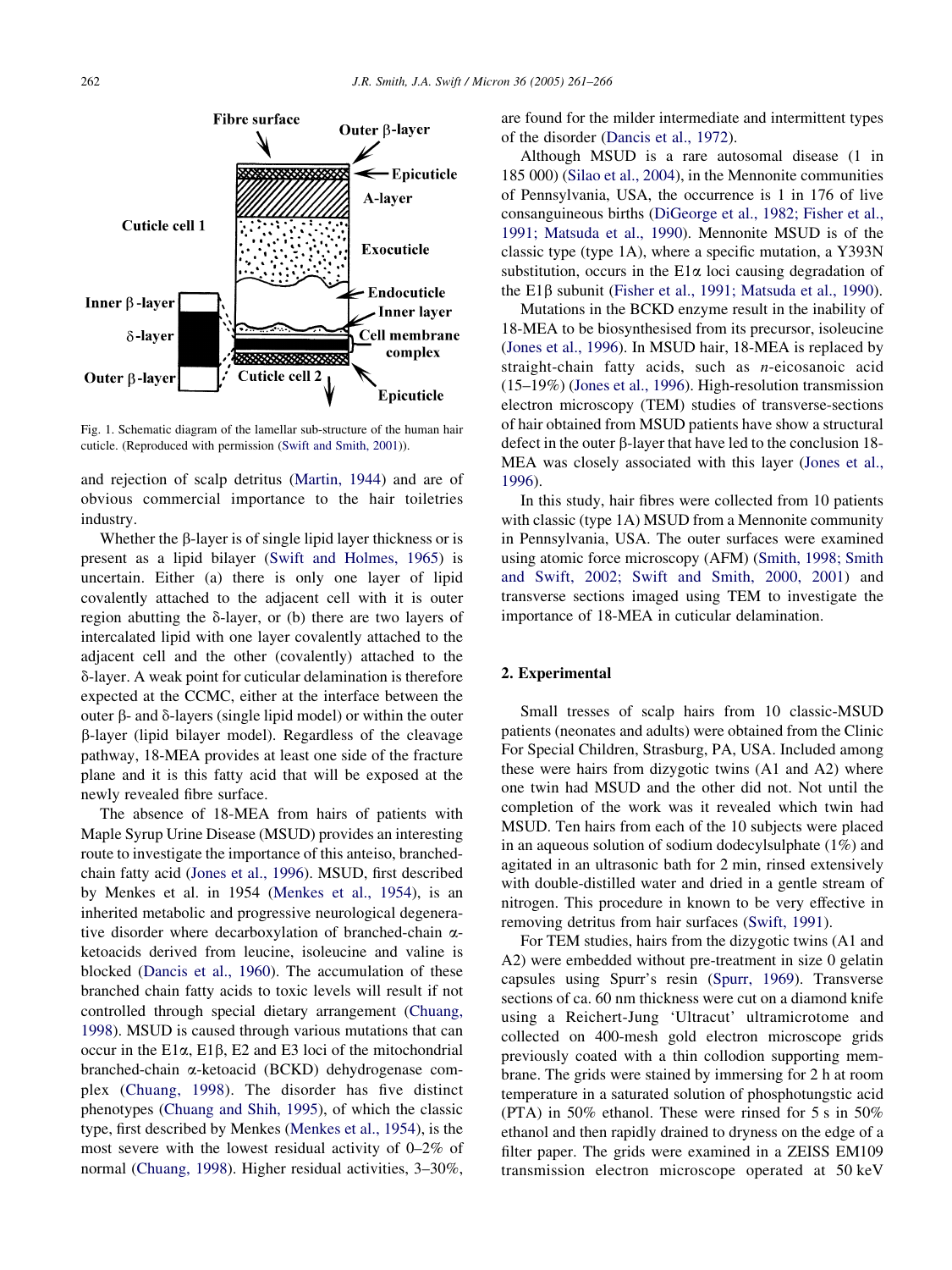and images were recorded on black-and-white roll film (Agfa Ortho 25).

Topographic AFM studies were performed using a Discoverer TMX2000 Scanning Probe Microscope (SPM) (Veeco Instruments, Cambridge, UK). Imaging was performed in contact mode using standard-profile, silicon nitride tips mounted on V-shaped cantilevers of length and nominal force constant, k, 200  $\mu$ m and 0.032 N m<sup>-1</sup>, respectively (Veeco Instruments, Cambridge, UK). A piezo-electric tripod scanner with a maximum  $x$ ,  $y$ ,  $z$ translation of  $70 \times 70 \times 12$  µm was used. For examination of hair surfaces, ten images were randomly selected along the length of each cut segment; the scan-range was limited to below  $20 \times 20$  µm owing to the gross curvature of hair surfaces. Representative AFM images were left-shaded using a hypothetical light source to enhance topographic features.

## 3. Results and discussion

Typical AFM images representative of scalp hairs taken from dizygotic twins, A1 and A2, respectively, are shown in Fig. 2(a) and (b). Although the distance from the scalp was not known, the presence of false scale edges (marked 'G' in Fig. 2) and longitudinal striations ([Swift and Smith, 2000](#page-5-0)) provided an approximate indication as to the region along the length each image was acquired. The fine cuticular surface architecture of hair observed from A1 appeared to be very similar to that exhibited in normal hair and very little residual endocuticle was observed in the micrographs. In contrast, almost all of the images obtained from the hair cuticle of twin A2 showed that the newly revealed intercellular surface regions (marked 'N') were significantly rougher than those of twin A1 ([Fig. 3\)](#page-3-0) and those observed in normal hair. The roughening of N at regions close to the root-end  $(< 2 \text{ cm})$ , as evidenced by the highly striated outer surfaces, leads to the conclusion that there must be some underlying physioloigical cause rather than being due to erosion. Closer examination of the roughened regions revealed the presence of step-like irregularities that have

arisen from uneven delamination through the sublamellar structure of the CCMC.

TEM examination of the four hairs examined from twin A1 revealed the internal structure to be perfectly normal. In particular, the CCMC separating the cuticle cells from each other was continuous and exhibited the usual sharply defined structure of two thin and unstained  $\beta$ -layers either side of a heavily stained  $\delta$ -layer [\(Fig. 4](#page-3-0)(a)). The same trilamellar structure of the CCMC was also present in the four hairs examined from twin A2, with similar thicknesses of all three layers as for twin A1. However, in these hairs there was significant lack of continuity of the CCMC between adjacent cells. They generally took the form of localised pervasions by endocuticle of the region where the CCMC would normally be located resulting in a welldefined slightly irregular boundary with the epicuticle of the cell beneath [\(Fig. 4](#page-3-0)(b)). These regions of CCMC discontinuity were of variable length, for the most part extending a distance of between 100 and 1000 nm. Occasionally, they extended for as much a 1  $\mu$ m ([Fig. 4](#page-3-0)(c)), giving the clear impression of the contents of adjacent cuticle cells being fused together without the intervention of a CCMC.

Typical AFM images of the outer surfaces of hairs obtained from four MSUD patients are shown in [Fig. 5](#page-4-0). The cuticular architecture of patient B showed appreciable distal scale breakage at distances relatively close to the scalp, as evidenced from the presence of striations which are only observed on the original outer cuticular sheets ([Fig. 5\(](#page-4-0)a) and (b)). Breakage at the sides of cuticular scales is also apparent in both micrographs, a feature not commonly observed in normal hair. Significant distal breakage at regions close to the scalp was characteristic of all the MSUD hairs investigated. Similar to the hair outer surfaces of MSUD twin A2, roughened cuticular sheets were also observed for Patient C [\(Fig. 5](#page-4-0)(c)). Some deposits of residual endocuticle were also found at the foot of the scale edges for this patient, although the extents of these were not too uncommon from those observed with normal hair. In contrast, however, a great abundance of residual endocuticle was apparent on the outer cuticle surfaces from Patient D ([Fig. 5](#page-4-0)(e)–(h)); this extended for distances significantly



Fig. 2. AFM images of the outer surface cuticle of hair from twins (a) A1 and (b) A2. N: Newly revealed surface region; G: scale-edge ghost (5); S: striated original outer surface of the fibre.  $x=y=10$  µm. Cuticle scales overlap from top-left (nearer to root end) to bottom-right.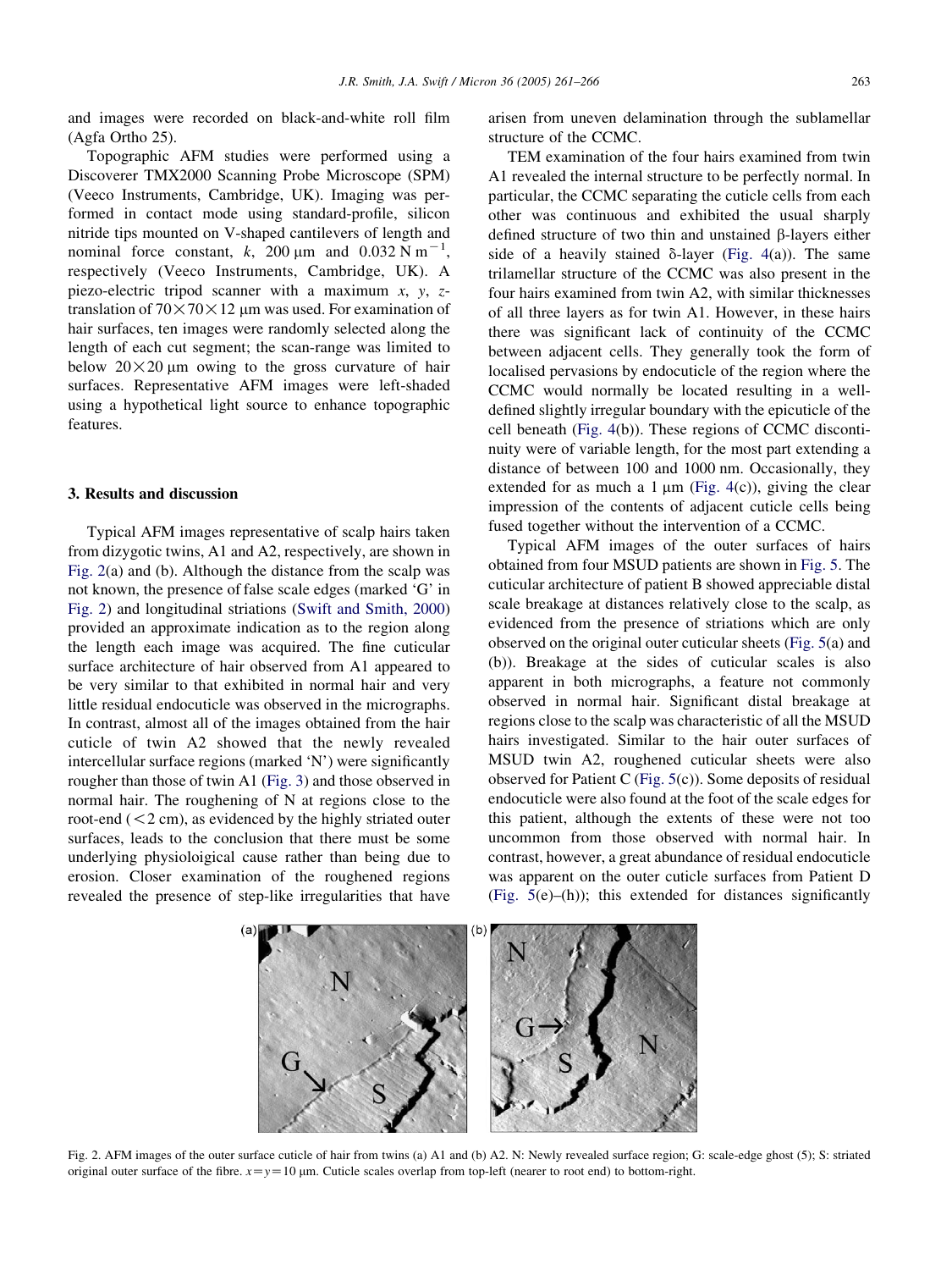<span id="page-3-0"></span>

Fig. 3. Surface roughness histograms of the newly revealed surface regions (N) of hair for twins A1 (black bar) and A2 (white bar). The frequency axis refers to the number of incidences of the surface roughness band.

forward from the scale edges and is not observed in normal hair. In some regions, large 'holes' in cuticle surfaces were seen (e.g. [Fig. 5](#page-4-0)(e)). These may be due to breakages across the discontinuities in the CCMC (as in Fig.  $4(c)$ ), revealing fused endocuticle [\(Fig. 6](#page-4-0)). Patient E showed some distal cuticle breakage [\(Fig. 5](#page-4-0)(i)), but as with Patient C ([Fig. 5\(](#page-4-0)c)), this was fairly typical of that observed in non-MSUD hair.

Our thesis is that mechanical wear at the surface of normal hair results in preferential delamination in the CCMC close to the distal edges of the scales at the interface between the outer  $\beta$ -layer and the  $\delta$ -layer [\(Swift and Smith,](#page-5-0) [2000\)](#page-5-0) or within the plane of the outer  $\beta$ -layer [\(Fig. 6\)](#page-4-0). As small pieces chip away from the scale margins, a fresh surface of outer  $\beta$ -layer is revealed that is seen by AFM to be relatively smooth. Whilst in MSUD-hair delamination probably still occurs within the general plane of the CCMC, fracture through the discontinuities of this layer result in

zones of granular-structured endocuticle being exposed at the new surface ([Fig. 6\)](#page-4-0). It therefore seems that 18-MEA is essential for maintaining the structural integrity and continuity of the CCMC and the separation of the cuticle cells from each other in normal hairs. It is not clear whether the CCMC discontinuities seen in MSUD hair arise simply because of insufficient 18-MEA for the complete CCMC to be formed or whether they arise in the follicle after other alternative fatty acids have been incorporated into a continuous CCMC (such as C18:0 or C20:0, cf. [Kao](#page-5-0) [Corporation, 1991](#page-5-0)). One possibility is that in normal hair, 18-MEA ensures smoothness of intercellular sliding of the early cuticle cells in the follicle, i.e. during the 'zipper-like' flattening and tilting process that yields the characteristic system of overlapping cuticle cells [\(Mercer, 1961\)](#page-5-0). A greater level of cohesivity, as might occur in MUSD if straight-chain rather than anteiso-fatty acids are incorporated into the CCMC, could well lead to localised rupture of the CCMC during this cellular realignment process.

Whilst an abundance of residual endocuticle was observed on some MSUD hairs, other fibres were fairly clean showing only small deposits as seen in non-MSUD hair. A reason for this may reflect physiological differences in the MSUD condition. For example, clean surfaces relatively free from granular endocuticle may result when cuticular delamination occurs predominantly through the CCMC owing to sufficient residual enzyme activity that could biosynthesise some 18-MEA. If the BCKD enzyme is significantly mutated, however, large amounts of endocuticle deposits will still be observed on the outer hair surfaces even if MSUD patients have returned to good metabolic



Fig. 4. TEM transverse sections of hair from twins A1 and A2. (a) A1 shows normal cuticle structure; (b,c) A2 shows abnormal cuticle structure. The CCMC between some cuticle cells is normal (b), but in other cases (lower arrow) the CCMC is absent for a short distance. In (c), the CCMC is grossly discontinuous (arrowed) and the contents of adjacent cells are fused by the mixing of endocuticle. A, A-layer; Ex, exocuticle; En, endocuticle.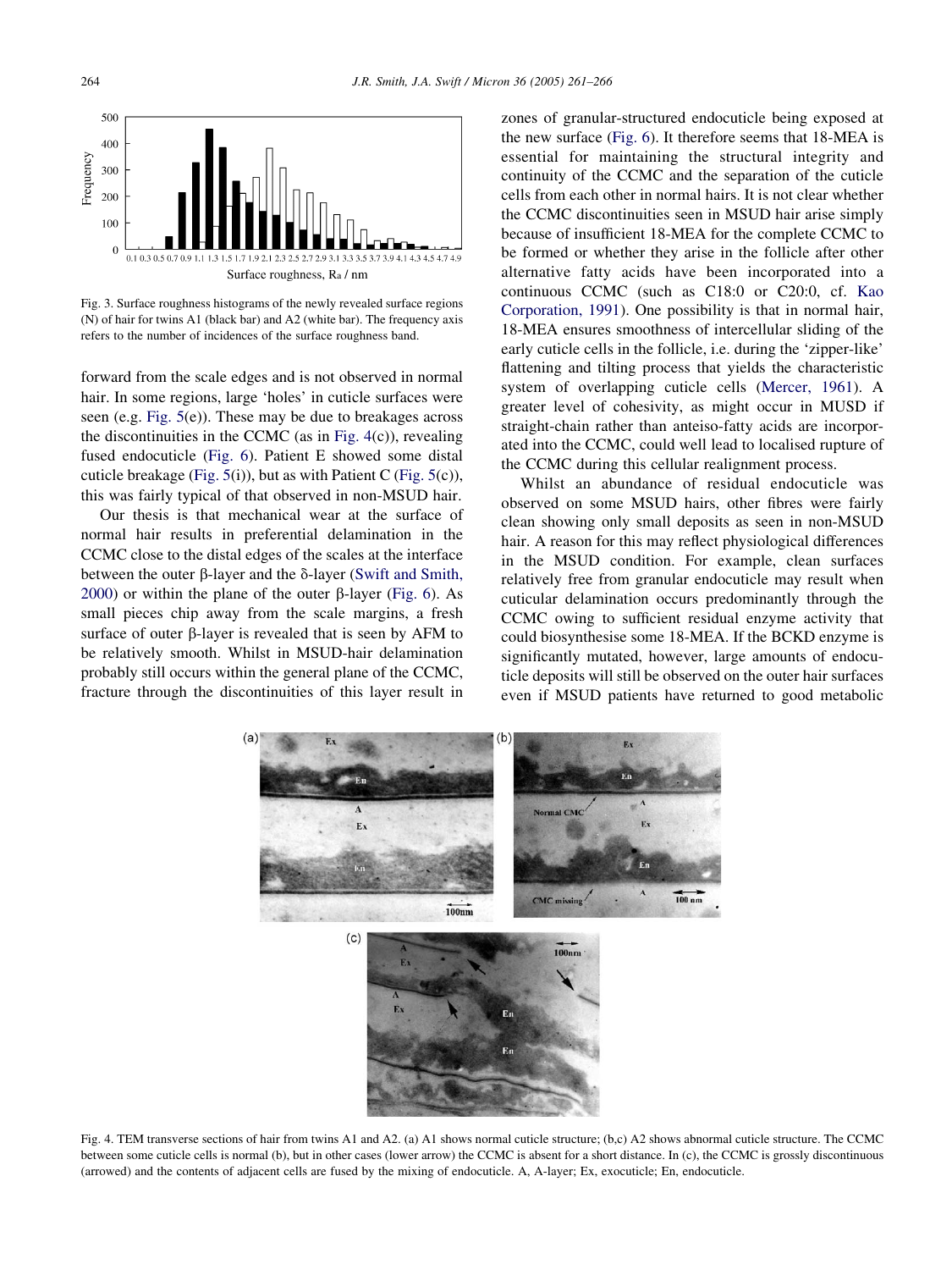<span id="page-4-0"></span>

Fig. 5. Typical AFM images of the outer surfaces of human hairs obtained from four patients with MSUD: (a,b) Patient B, (c,d) patient C, (e–h) patient D, (i) patient E. Cuticle scales overlap from top-left (nearer to root end) to bottom-right.

control through appropriate dietary intake. Microscocopic evaluation of MSUD hair fibres, therefore, does not show promise for use as a diagnostic tool for the control of the disease, but it does reveal the importance of 18-MEA in cuticular delamination and may highlight physiological differences in the disease.

## 4. Conclusion

AFM and TEM examinations of the outer surfaces and transverse sections of hair surfaces from MSUD patients suggests that 18-MEA is essential for maintaining the structural integrity and continuity of the CCMC and



Fig. 6. Mechanisms for cuticular delamination in (a) non-MSUD and (b) MSUD hair before vertically tearing upwards through the cuticle: (a) cleavage occurs between the outer  $\beta$ - and  $\delta$ -layers (or within the outer  $\beta$ -layer) (A) with some fracture through the endocuticle (B); (b) cleavage similar to (a)(A), but more fracture through the endocuticle (A) and fracture through soft bridging endocuticle resulting in 'holes' in newly-revealed cuticle surfaces exposing endocuticle (B). Dark grey = A-layer, mid-grey = exocuticle, light-grey = endocuticle, black =  $\delta$ -layer of the CCMC, white =  $\beta$ -layers.